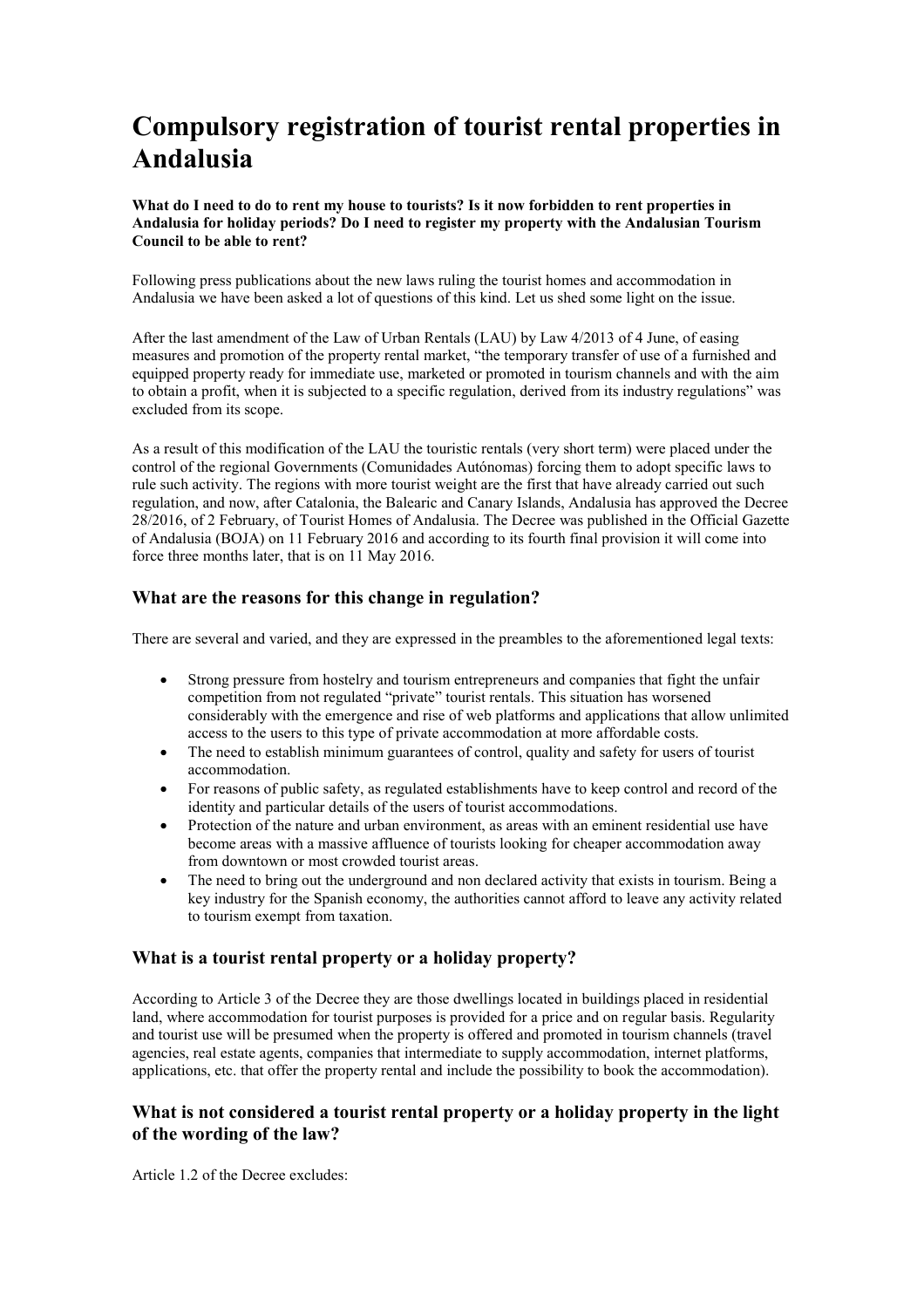- Properties that are offered as tourist or holiday accommodation free of any charge.
- Dwellings that are rented to the same person for continuous use for more than two months.
- Properties located in rural areas that have a specific regulation.
- The group of three or more dwellings of the same owner located in the same building or in different developments, as they shall be ruled by the laws applicable to Tourist Apartments.

**In addition, and interpreting Article 3 cited above, we can conclude that those houses that can be rented sporadically by less than two months but that are not offered through tourist channels (agencies, brokers, platforms, applications, etc., that allow to promote, offer and book the accommodation) would be also excluded and would therefore be regulated by the LAU. Thus, when the offer is not made by tourist channels, the properties are outside the regulatory scope of this decree and, therefore, they do not have to comply with the requirements contained therein**.

## **What requirements must be met by the tourist rental or holiday properties?**

Article 6 of the Decree establishes the following requirements:

- The property must have Occupation License.
- The rooms must have direct ventilation to the exterior or to inside patios and a system to darken the windows light.
- They must be adequately furnished and equipped with the appliances and utensils required for immediate use and according to the number of people that can be accommodated.
- The property must have fixed air conditioning systems if rented from May to September and heating if they are rented from October to April. Owners will have one year from the entry into force of the Decree to adapt their properties to this requirement.
- They need to have a first aid kit.
- They must provide tourist information about the place, leisure areas, restaurants, grocery stores, closest parking facilities, medical services, transportation, as well as maps of the city and entertainment guides.
- To have a complaints book.
- To provide cleaning service at the entrance and exit of new customers.
- To provide bedding and household clothes in general according to the accommodation capacity, as well as a set for replacement.
- To provide the owner or operator's phone number for incidents.
- To provide information on the use of the appliances and installations.

The decree in Article 5 distinguishes between two types of holiday properties:

- Complete: when the whole dwelling is rented.
- By rooms: when only certain rooms in the house are rented. In this case the owner must also reside in it.

The use will be restricted to what is allowed by the Occupancy License for that property, although in the case of complete use the lodging shall not exceed fifteen people and six, if it is rented by rooms. In both cases, moreover, places are limited to a maximum of four per room.

## **What should I do if my dwelling falls into the category of tourist rental or holiday property?**

Before starting to give the service the owner or operator must formalize the declaration of responsibility to the Andalusian Council of Tourism in which the compliance with the requirements of the Decree has to be stated. Having made this statement, you can advertise your home for tourist use and begin the activity.

In accordance with the decree this declaration must contain at least: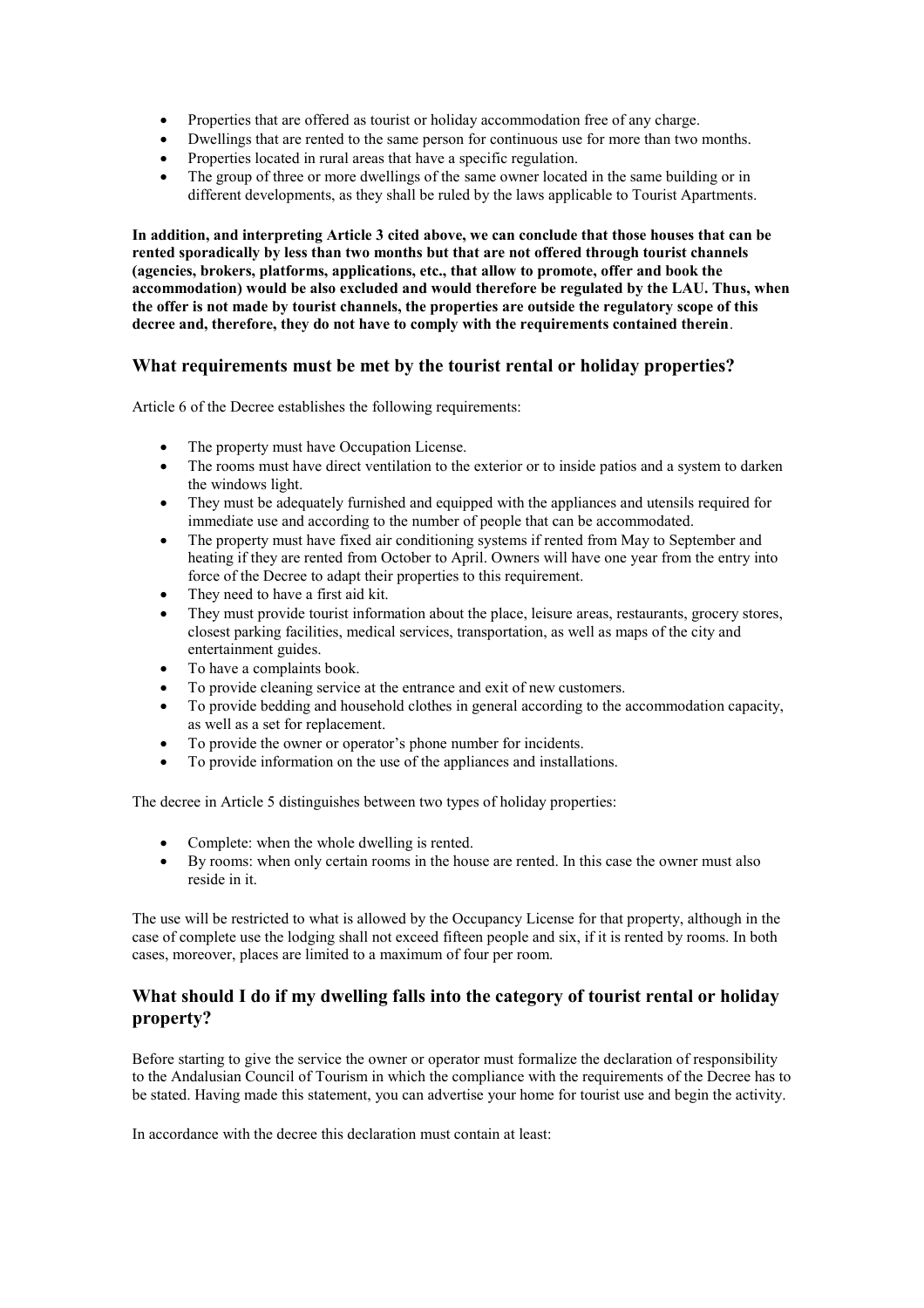- Identification details of the property, including the cadastral reference and its capacity determined by the Occupation License or equivalent document.
- Information about the owner and address for notifications.
- If the operator of the activity is not the property owner, the operator's details must be provided, as well as the title allowing him/her to rent (contract with owner). If the property is owned by several people, the operator must have an empowering title (contract) granted by each and every one of them.

These homes will be officially registered in the Tourism Register of Andalusia and the ups and downs will be communicated to the municipalities where the properties are located and to the Council responsible for housing.

Once the property is registered, the applicant will be notified and will receive the registration code which must be included in all advertising and offers made for the property by any means.

# **When do I have to submit the declaration of responsibility and register my property as tourist rental accommodation? Can I do it now?**

The technicians of the regional Government (Junta de Andalucía) have already confirmed that there is no obstacle to submit now the responsible declaration to the Council of Tourism of the Junta de Andalucía, although the Council will not proceed to register and therefore will not provide the registration number until the Decree comes into force on the 11th May 2016. Bearing in mind that the Decree will entry into force at the start of the summer high season and there will be a rush of applications at that time, it would be convenient to start proceedings as soon as possible in view of the sanctions that can bring their lack once the norm enters into force.

The responsible declaration does not need to be accompanied by documentation of ownership, licenses, etc. This documentation must be available to the inspectors in the actual property.

The declaration can be submitted online if you have an enabled digital signature. Otherwise, after being completed and signed, the application form given by the authorities can be presented before the delegation of the Tourism Council in the province where the property object of the declaration is located.

After the responsible declaration pending from resolution that will eventually give you the registration number is submitted, you will have the right to offer the property in the tourist channels without it being considered a clandestine activity. Therefore, from the submission of the responsible declaration the property can be openly offered and the activity can take place, although the relevant registration number that must be included in offers or advertising has not been received yet.

## **Who is responsible and what could be the sanctions?**

Article 4 clearly states that the operator of the activity is responsible before the Administration and the users. It is presumed that the operator is the owner (or owners) of the property, unless otherwise indicated in the responsible declaration, and in this case, as we have seen, he/she must have a qualifying title granted by all the owners.

With regard to the penalties, Article 10 of the Decree brings us to Title VIII of Law 13/2011 of 23 December.

Breaches of the tourism legislation are classified as minor, serious and very serious.

Minor infringements are, among others:

- Not to provide all the documentation on time.
- Deficiencies in the service in accordance with the contracted or agreed terms, deficiencies in maintenance and malfunction of facilities or cleaning service.
- To treat the users rudely.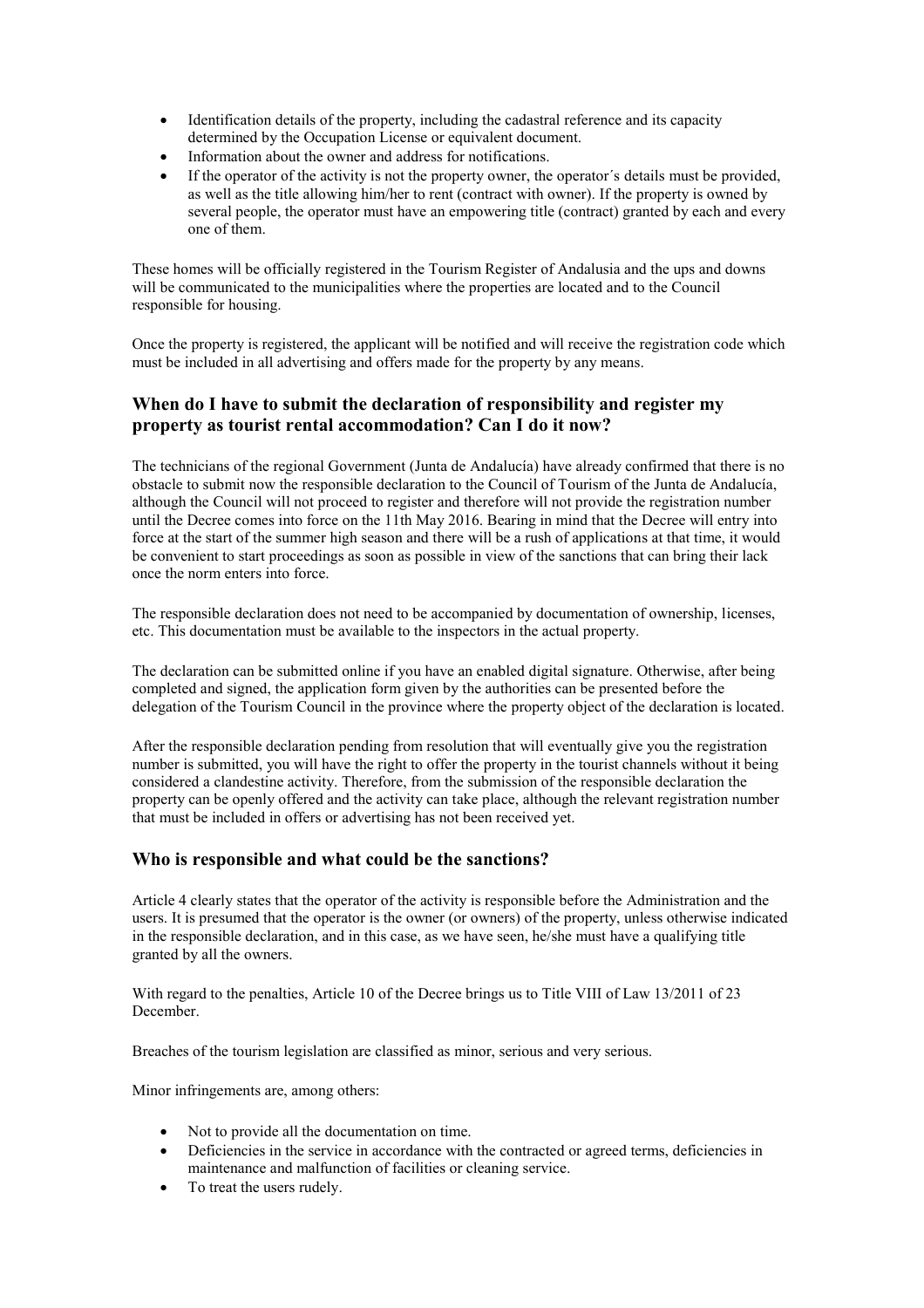The non-compliance of customer registration, preservation of documents, etc.

These infractions expire six months after they were committed.

Serious offenses are, among others:

- The clandestine provision of tourist services and the mediation in the recruitment of these clandestine services.
- A serious offence to the user of the service.
- The failure to provide the required communications upon request made to that effect and false data provided in the declaration of responsibility.
- To charge or try to charge higher prices than those agreed, published or exhibited to the public.
- The lack of procurement or maintenance of insurance and guarantees required, the lack of complaint book, etc.

These offenses expire a year after they were committed.

Very serious infringements are:

- The access restriction or the unjustified expulsion of users for reasons of race, religion, sex, etc.
- Obstructing inspection services.
- The offenses that seriously jeopardize the tourist image of Andalusia.
- Recidivism in the commission of grave breaches, etc.

These infractions expire two years after their commission.

Sanctions could be main, ranging from a warning to a fine, and accessory, that may result in the temporary suspension of the activity and the temporary closure of the establishment and even in the termination of the activity and the definitive closure of the establishment.

Minor penalties carry from a simple warning to fines of  $\epsilon$  2,000 maximum.

Severe penalties will be punished with fines ranging from  $\epsilon$  2,001 to  $\epsilon$  18,000 and a possible closure of the establishment for less than 6 months.

Very serious infringements are punishable by fines between  $\epsilon$  18,001 and  $\epsilon$  150,000 and a possible closure of the establishment for a period between 6 months and 3 years.

Sanctions will be imposed taking into account the circumstances in which they were produced and they are regulated according to a serie of criteria, such as: intentionality, injury or risks caused, recidivism, benefit obtained from the infringement, the economic volume of business, the social significance of the infringement and the amendment of irregularities during the procedure, among others.

#### **How must the contract with the users of the tourist accommodation be formalized?**

At reception users will be given a document, like a contract, stating at least the name of the person or company that operates the activity, the registration number in the Registry of Tourism of Andalusia, the number of people who will occupy the property, checking in and checking out dates, the agreed price for the stay and the operator´s contact telephone.

Users must present their identification documents so that the operator can complete the corresponding customer registration.

A copy of the contract, once signed by the user, must be kept by the operator of the service, and must be available to the competent authorities for a period of one year.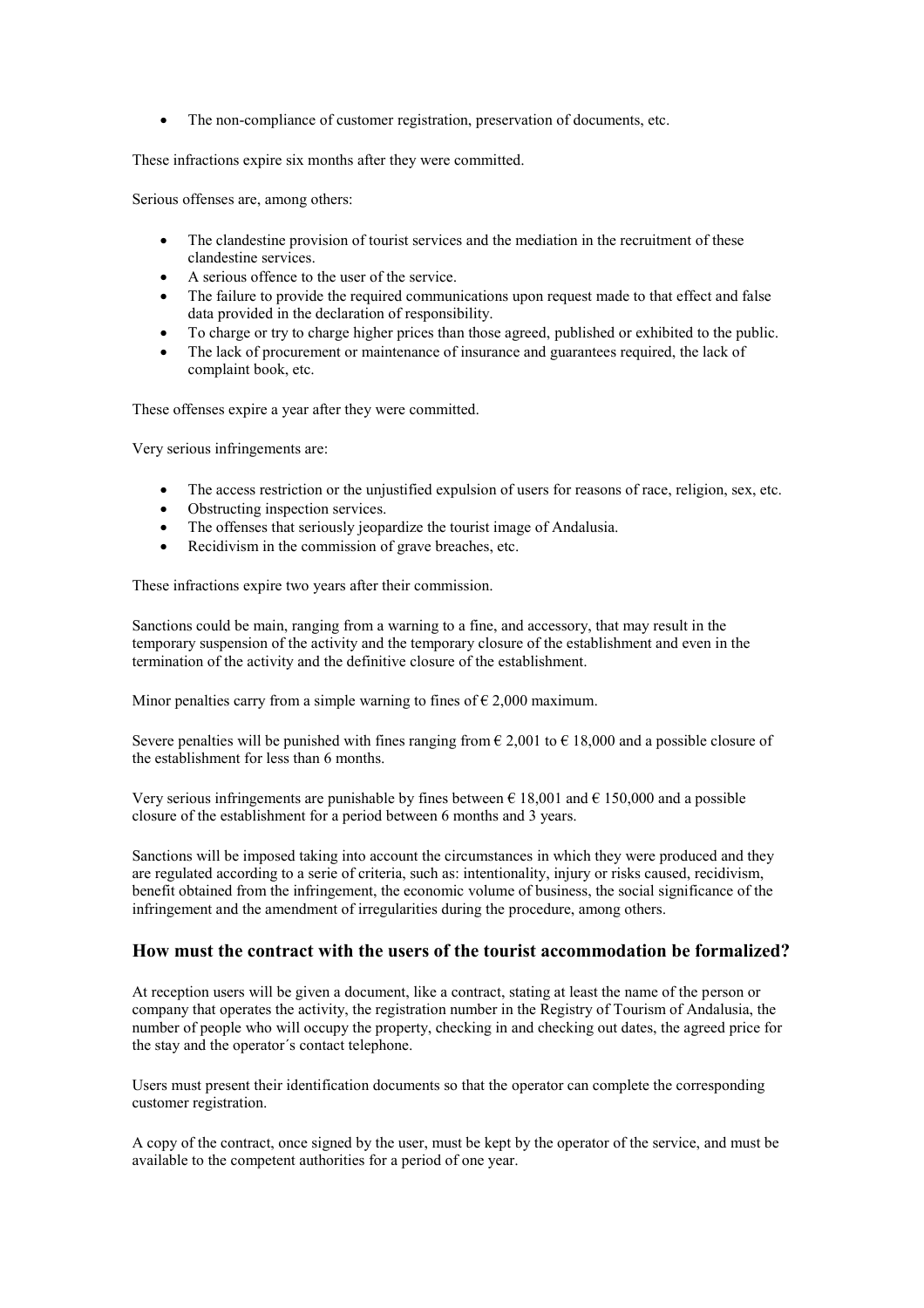The parties are free to agree the checking in and checking out hours. If nothing is agreed, it will be understood that the right of occupancy of the dwelling begins at 16:00 hours of the first day of the contracted period and ends at 12:00 pm on the last contracted day.

# **Guest Register Book**

The operator of the service is obliged to keep a guest register book and to forward a copy of the guest registration forms to the Police.

The guest registration forms must be filled in and signed by all guests over the age of 16 and should include at least: number, date of issue and type of identification document, full name, sex, date of birth and country of nationality of the customer, arrival date and registration code of the holiday property in the Registry of Tourism of Andalusia (or name of the person or company that operates the activity).

The guest registration forms must be incorporated to a guest register book that shall be kept within 3 years after their arrival.

The information contained in the guest registration forms must be forwarded to the Police Authorities within 24 hours following the guest arrival date by any of the following means:

- Delivering in person at the Police Station or, failing this, at the Civil Guard office, copies of the guest registration forms or sending them by fax.
- Submitting the data in person using magnetic media.
- Via Internet. Access to the online system created to this effect must be requested by the interested party in person before the Police Authorities.

## **Price and booking**

The prices of tourist services can be freely stipulated.

The prices must be displayed in a visible place in the holiday home.

The price list, as well as invoices for tourism services actually rendered or contracted, must be broken down by concepts and written, at least in Spanish.

Prices for all services that are offered shall be final and complete, including taxes. Where applicable, any price increase or discount and all the additional costs passed on to the user must be broken down.

In all cases the price shall include the supply of water, electricity, heating, cooling, cleaning upon arrival and use of bedding, kitchen and bathroom clothes.

The terms of price, reservation and advance cancellations shall be governed by the agreement between the parties and in any case they must be publicized prior to the booking. When making the reservation, a receipt including those terms must be provided. If nothing has been agreed, operators may require a deposit at the time of booking of a maximum of 30% of the total cost of the stay.

In case of booking cancellation by the user, the operator may retain up to 50% of the deposit paid at the time of booking if the cancellation is made up to 10 days before the entry date and the total amount if the cancellation is made within a shorter period.

#### **Taxation**

Tourist rentals will be taxed as any other urban leasing included in the LAU, that is, the income from the activity has to be incorporated to the annual income tax return. There is no need to register as selfemployed at the Tax Office and it does not either imply the payment of VAT, unless the exploitation is carried out by a company.